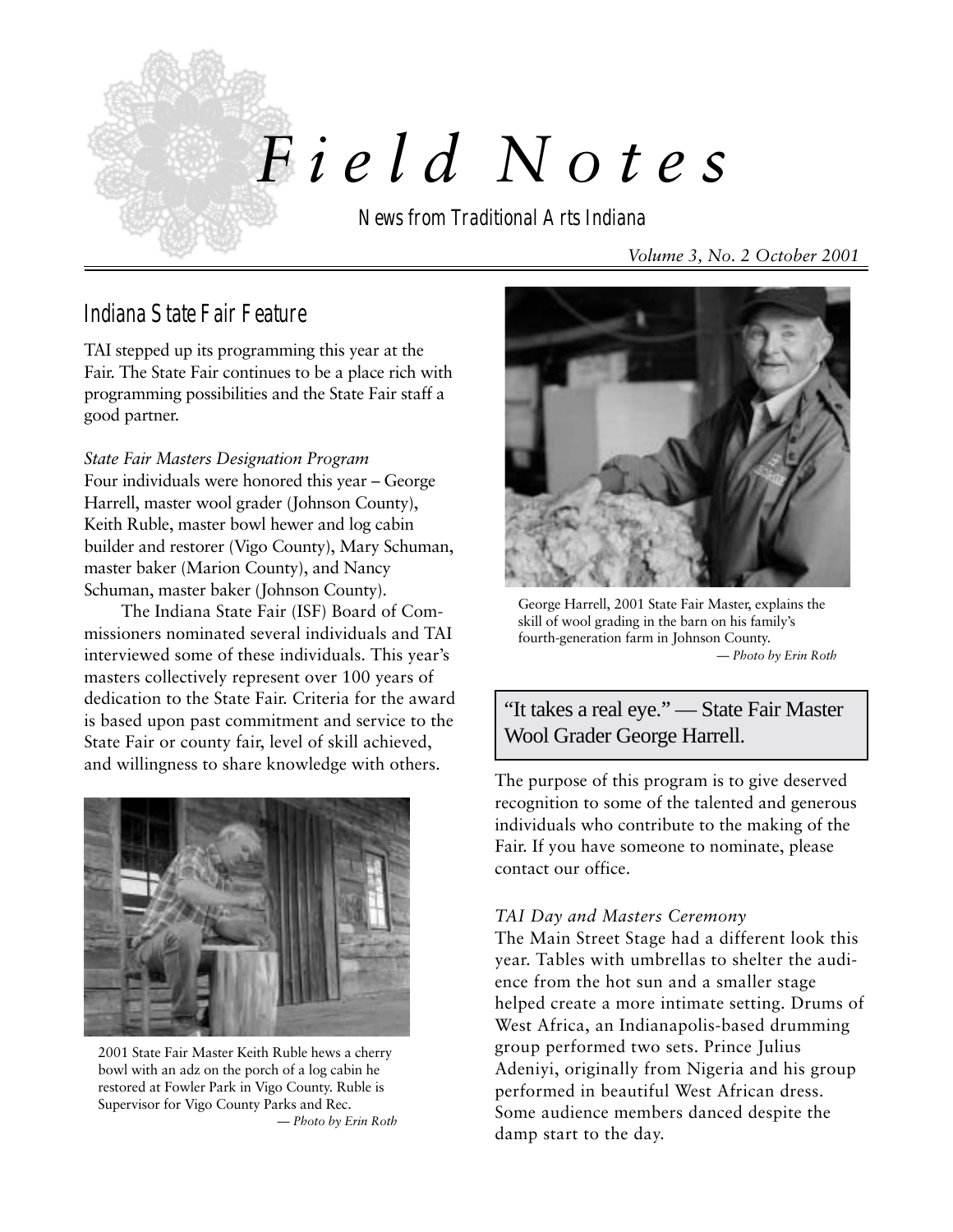

Mary and Nancy Schuman (l-r) learned to cook on the farm with their mother and in 4-H. Both pursued careers as Purdue Cooperative Extension educators. *— Photo by Erin Roth*

Later that afternoon, First Lady Judy O'Bannon, ISF Executive Director Bill Stinson, IAC Executive Director Dorothy Ilgen, and the ISF President of the Board of Commissioners Bill McDowell spoke at the Awards Ceremony. Mrs. O'Bannon eloquently and passionately spoke about the four masters, who through their talent and generous dedication have given to us all. The award ceremony concluded with an on-stage interview with the four masters. We learned more about these remarkable people as they shared stories about their first State Fair or intimated the deep meaning and satisfaction they get from being involved with 4-H or demonstrating at the Fair.

New Harmony, a bluegrass band from Trafalgar, Indiana, closed out the day with two lively sets of tight harmonies and fast picking. Every table was filled for their performance.

#### *Feeling Sheepish?*

"Where the Wooly Things Are: Sheep Farming in Indiana**,**" an eight-minute video that showed continuously at the Fair, provided a context to accompany the ongoing displays and events that

Traditional Arts Indiana (TAI) is dedicated to expanding public awareness of Indiana's traditional practices and nurturing a sense of pride among Indiana's traditional artists. TAI, a partnership of the Indiana Arts Commission (IAC) and the Indiana University (IU) Department of Folklore & Ethnomusicology, works locally with individuals and organizations to promote and facilitate cultural documentation and public programming. The National Endowment for the Arts, the IAC, IU and private donations support the work of TAI. For more information, contact Erin Roth, Director of Public Programming, (812) 855-0418, <tradarts@indiana.edu>

take place in and around the Sheep Barn each year. Many of the sheep producers who show at the Fair stopped by the Wool Room to view the video and expressed some surprise when they learned Indiana University, NOT Purdue University, produced the film, in cooperation with the Indiana Sheep Association. (Most Fair exhibiters are Purdue alumni.) Filmmakers Claire Gruisin, Josh Stickler, and Kurt Laws on interviewed 4-Hers, sheep producers, a master sheep shearer, and a weaver and spinner to tell the story of sheep farming. The video demonstrates the skill and knowledge that is involved in raising, showing, and shearing sheep, from sheep to shawl or shank. It is clearly a labor of love. TAI plans to continue working with IU Professor Ron Osgood's talented telecom students to produce a series of feature videos.



Five Star "J" Farms waiting the judge's decision during the 2000 Open Class Suffolk Breed Show. They won Reserve Grand Champion for their ram.

*— Photo by Erin Roth*

**The TAI Team** Ilze Akerbergs, Technical Assistant Beth Campbell, MAAP Coordinator Velma Carmichael, Office Support Inta Carpenter, Director of Curriculum Application Gayle Holtman (IAC), Liaison Dorothy Ilgen (IAC), Advisor Erin Roth, Director of Public Programming *Fieldworkers 2001:* Inta Carpenter, Lynn Hadley, Andy Kolovos, Nick Lavengood, Maria Muriel, Erin Roth, Kathleen Widden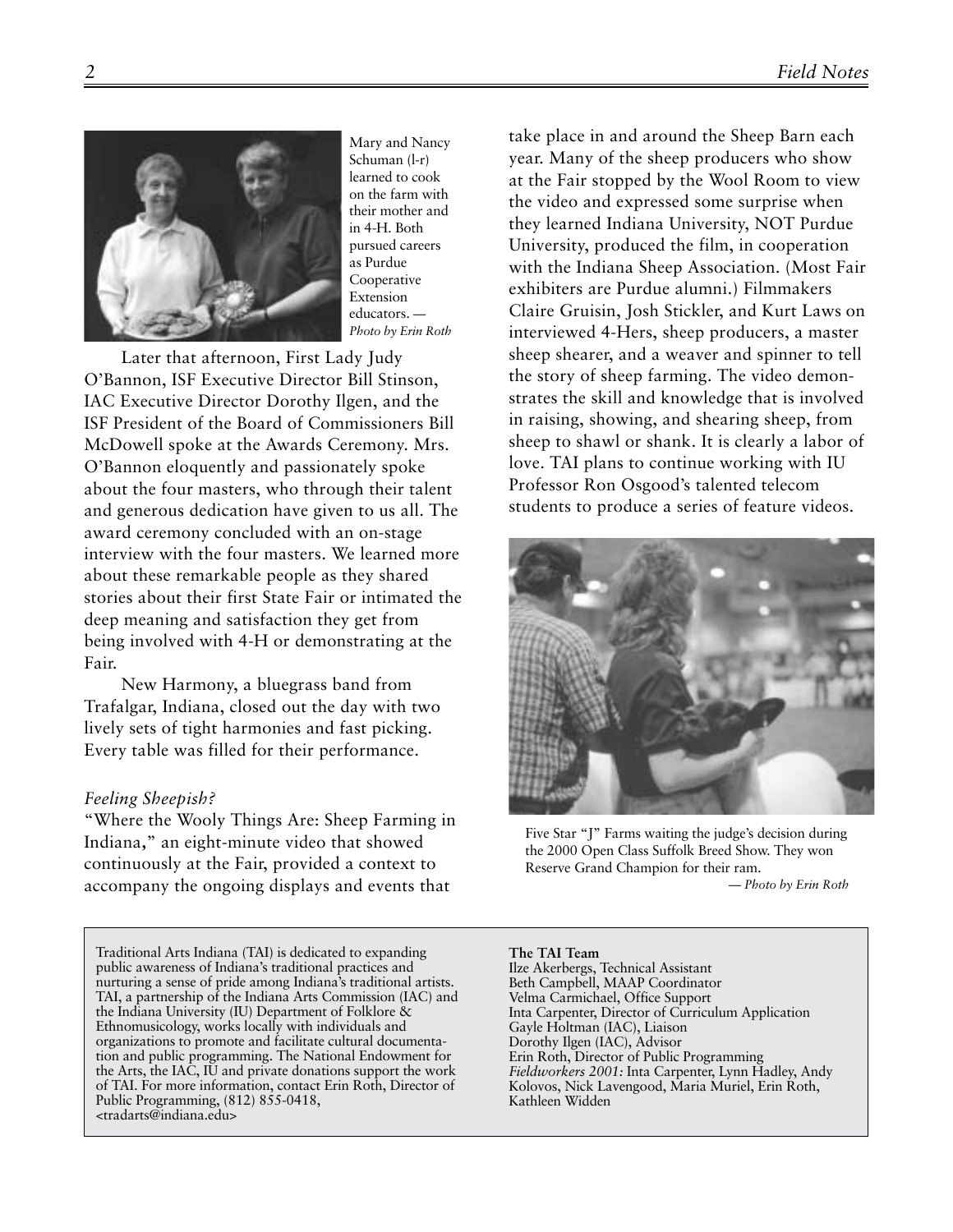

2001 Field school faculty member Rich Remsberg critiques Jorge Ibarra's (far left) photos. Field school student Karen Rader and faculty member Phil Stafford are in the background.

*— Photo by Inta Carpenter*

## On the Road…

#### *Field School Explores Issues of Community and Disability*

"Who I am is somewhat affected by being in a wheelchair, but being in a wheelchair is not who I am."

These words, uttered by David Carter, a Bloomington resident advocating the rights of the disabled in his community, echoed through the minds of participants of this summer's 3 week intensive field school, as they documented life stories and personal experiences of Bloomington residents touched by disability.

Nine participants came from as near by as Bloomington, and far away as Mexico and the Sudan. It was a lesson not only in the practicalities of documentation, but also in teamwork with participants of different generations and cultural backgrounds. Research yielded several hundred slides, a couple dozen interviews, a 5-minute edited video presentation, newly formed friendships, and several pages of unanswered and troublesome questions for the community to ponder regarding its relationship with its disabled members. The final presentation explored themes on disability and creativity, criminal justice, and mobility.

Faculty included staff from TAI, Institute for Community and Disability, and the American Folklife Center at the Library of Congress.

### From the Field . . .

[Excerpt from Ilze Akerbergs' fieldnotes. IU graduate students were invited to document the 2001 Indiana State Fair, to identify masters for next year's program.]

I eventually ambled over to the horse barn. While wandering, I noticed one pretty pony with her mane braided. As it turned out, it wasn't braided, but rubber banded into braids. A young woman came over and we started talking. It was her horse. She had on a shiny sequined blouse and dress pants. She was getting ready for the class 26 judging, happening any minute. After a while her mother came over. They were Amy (mother) and Amanda from Greenfield. Amy had entered the State Fair often, but mostly with cattle. This was their first year with horses.

Amanda's pony was a beautiful brown with extensive white speckles on her rump. Her mother braided the horse's mane – called "banding" – with rubber bands. She said that others just cut the manes short in a notch form. I trotted along with Amanda and Amy as they left to assemble by the gate. Amy never appeared flustered or annoyed that I was tagging along at such a stressful moment. The gathering point at the gate to the outdoor arena was filling with beautiful young women and an occasional young man, fixing their hair, hats and horses. Amy explained that they are judged by the way horse and owner relate to each other – their ease of communication, how well they have bonded with each other.

I was struck by how choreographed everything was. It seemed like a dance. The judge and contestants had very specific movements. It was like clockwork – you could have set a beat and music to it. After each contestant trotted with his/her pony under the watchful eyes of the judge, they all lined up. The judge walked completely around each animal, quickly walking to four points around the horse and stopping to observe and notate. Every time the judge would walk around one animal, all the contestants would synchronously walk to the other side of their animal and strike a pose. Meanwhile, the audience was deathly quiet, as if they were attending a tennis match. I whispered to the fellow next to me if this silence is normal for this event. He said, yes – the western judgings are often this way. The results of the judging came through, and I heard Amanda announced as  $6<sup>th</sup>$  place winner.